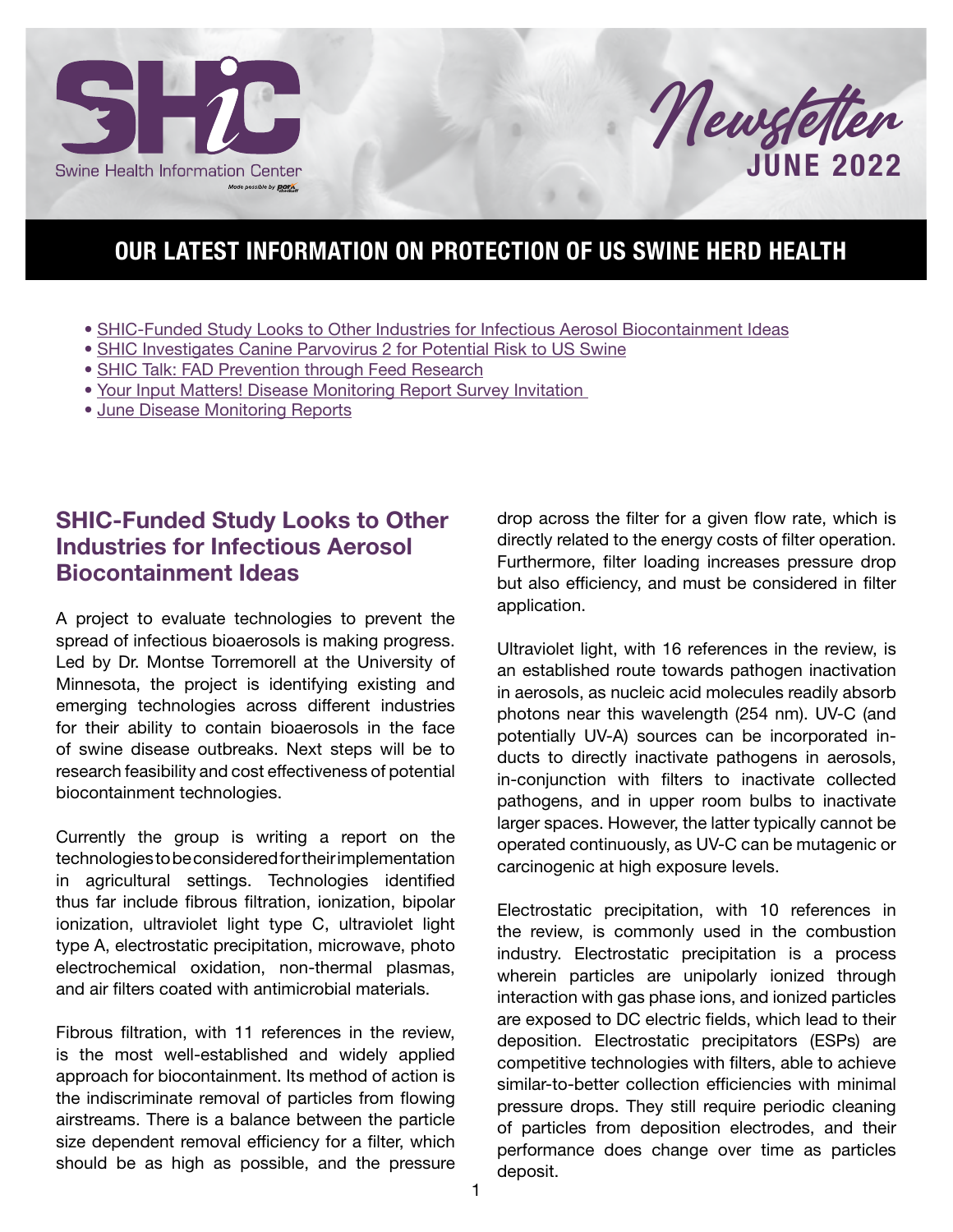<span id="page-1-0"></span>Fibrous filtration, UV light sources, and ESPs are all established technologies used in commercial and residential and health settings, and all of which could be adopted in biocontainment strategies. There are more recently developed ionization schemes (16 references), photocatalytic approaches (nine references), and disinfection technologies (13 references) which are still at the developmental stage and need to be tested for efficacy at scales relevant to agricultural biocontainment and tested for animal safety.

In addition to the completed work, the project will also provide a cost-benefit and feasibility analysis on identified technologies. This portion of the study will also examine procedures for technologies' application to swine farms for short- and long-term development. Additionally, investigators will assess a subset of technologies for their capabilities to biocontain viruses with different transmission routes and biological characteristics.

#### SHIC Investigates Canine Parvovirus 2 for Potential Risk to US Swine

In October 2020, diagnostic laboratory sequencing of lung tissue from a US pig revealed the presence of canine parvovirus 2 (CPV2). The unexpected detection of CPV2 was assumed to be an incidental finding in lung tissue lacking significant lesions and not a contributor to disease. However, since this was the first known detection of CPV2 in swine, SHIC funded research to determine if CPV2 may be an emerging disease risk to US swine.

CPV2 is a non-enveloped single-stranded DNA virus which infects domestic dogs globally, resulting in gastrointestinal disease and immunosuppression. However, CPV2 originated from a cross-species transmission of feline parvovirus into dogs over 40 years ago and has since been detected in many wildlife species. Led by Dr. Ben Hause, an Assistant Professor at South Dakota State University, the SHIC-funded research project had three objectives to determine the cross-species transmission and pathogenesis risk to swine.

First, tissues previously submitted to the diagnostic lab from US swine were screened for the presence of CPV2 genome using PCR. Approximately 13%

of tissues had CPV2 detected at relatively low DNA levels (mean  $Ct = 31$ ). Second, serum samples previously submitted to the diagnostic lab from US swine were screened for the presence of CPV2 antibodies using hemagglutination inhibition assays. Approximately 66% of serum samples had CPV2 antibodies detected at low levels (most titers  $\leq$  80). Third, colostrum-deprived one day old neonatal pigs were inoculated through the oronasal route with CPV2 to assess their ability to replicate the virus and the ability of CPV2 to induce disease. Experimentally inoculated swine did not appear to develop productive CPV2 infections.

Overall, research determined that although CPV2 is capable of spillover into swine, the virus does not appear to be highly pathogenic to pigs. Continued vigilance of the industry is needed as mutations of CPV2 over time may alter the epidemiological situation and increase the disease risk to US swine.

### SHIC Talk: FAD Prevention through Feed Research

SHIC Executive Director Dr. Paul Sundberg and Associate Director Dr. Megan Niederwerder talk with host Barbara Campbell Determan about feed research projects designed to prevent introduction of a foreign animal disease into the US swine herd.

[LISTEN HERE](www.swinehealth.org/podcasts)

#### Your Input Matters! Disease Monitoring Report Survey Invitation

Help us improve the Swine Health Information Center's Global and Domestic Swine Disease Monitoring Reports by providing your comments via this short survey. Please click the link and respond by June 15, 2022. Replies are anonymous unless you choose to include your name and email at the end.

We look forward to your replies and suggestions! Thank you!

#### [LISTEN HERE](https://forms.gle/SZB6GReCtDw6EHsa9)